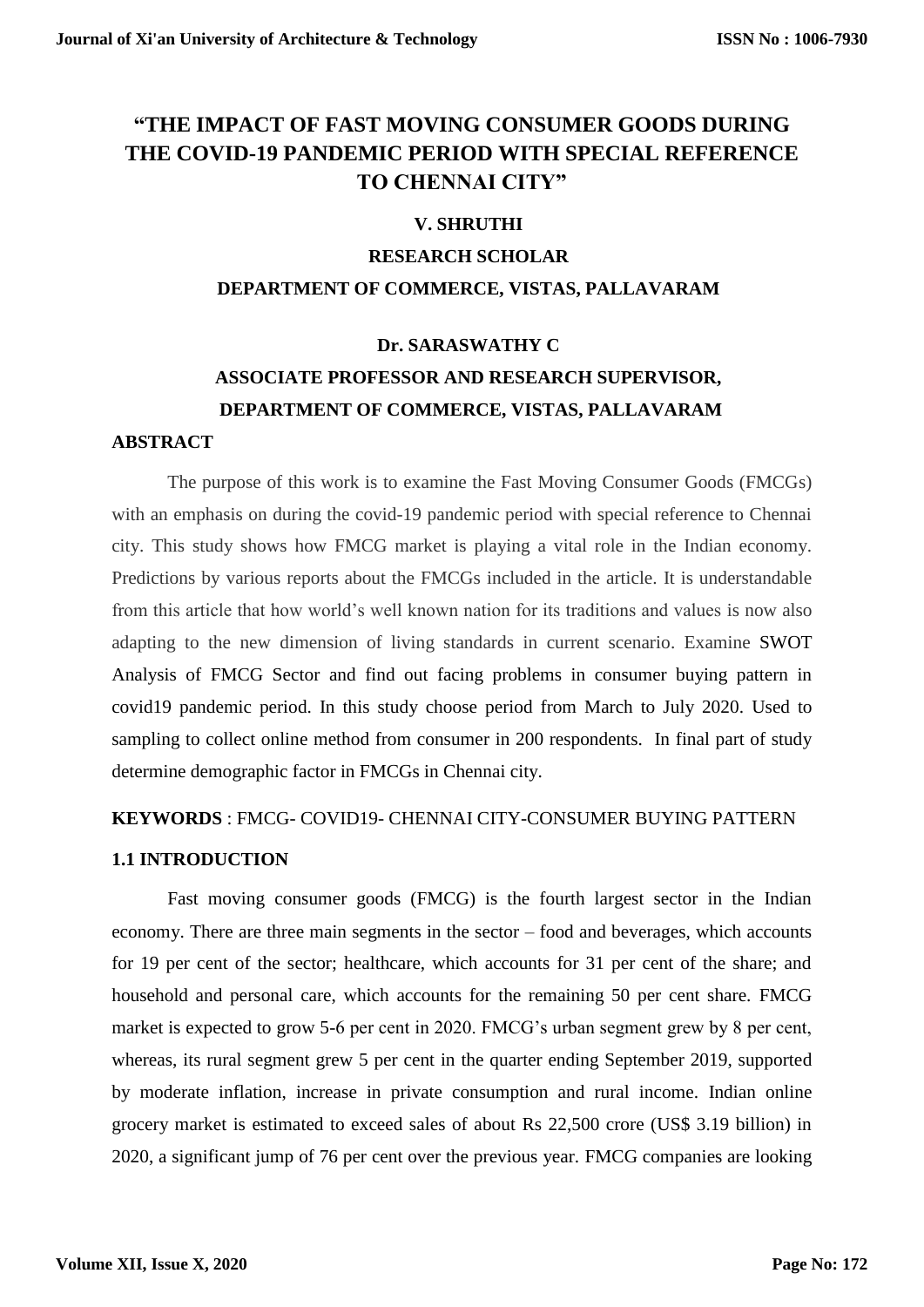to invest in energy efficient plants to benefit the society and lower cost in the long term. Dabur had plans to invest Rs 250-300 crore (US\$ 38.79-46.55 million) in FY19 for capacity expansion and possible acquisitions in the domestic market. The sector witnessed healthy FDI inflow of US\$ 16.28 billion during April 2000-March 2020. Investment intentions related to FMCG sector arising from paper pulp, sugar, fermentation, food processing, vegetable oils and vanaspati, soaps, cosmetics, and toiletries industries worth Rs 19,846 crore (US\$ 2.84 billion) was implemented until December 2019.

Growing awareness, easier access, and changing lifestyle are the key growth drivers for the consumer market. The focus on agriculture, MSMEs, education, healthcare, infrastructure and tax rebate under Union Budget 2019-20 was expected to directly impact the FMCG sector. Initiatives undertaken to increase the disposable income in the hands of common man, especially from rural areas, will be beneficial for the sector.

In the first quarter of 2020, India's fast moving consumer goods (FMCG) industry grew at 6.3% — across traditional trade, modern trade and e-commerce — down from 7% in the previous quarter, largely due to the effect of COVID-19 felt in the month of March.

The initial two months of the quarter  $-$  January and February  $-$  saw signs of recovery before the COVID-19 pandemic impact led to a fall in the growth rate. "There were distinct signs of recovery in January and February, which is considered pre-COVID-19 for the India market. The industry clocked a growth of 7.5% in January and February.

This growth was significantly impacted in March, with the initial effect of COVID-19 bringing growth down to 4%. This led to a slowing down of overall growth for the quarter.

Further, while the slowdown was witnessed across FMCG categories, it was more pronounced in non-food categories. Interestingly, large manufacturers, classified as those with an annual turnover of over ₹600 crore, continued to witness volume growth in March while the small players with annual turnover of less than ₹100 crore showed agility and grew at 5%.

# **1.2 FMCGs TRENDS IN INDIA**

The FMCG industry in India is divided into the demographics of rural and urban India. The urban market contributes 60% of the consumption revenue of the FMCG market in India. In 2017, this sector recorded a market size of \$ 29.4 bn. While urban areas have spearheaded the growth of the FMCG industry in India, semi-urban and rural segments are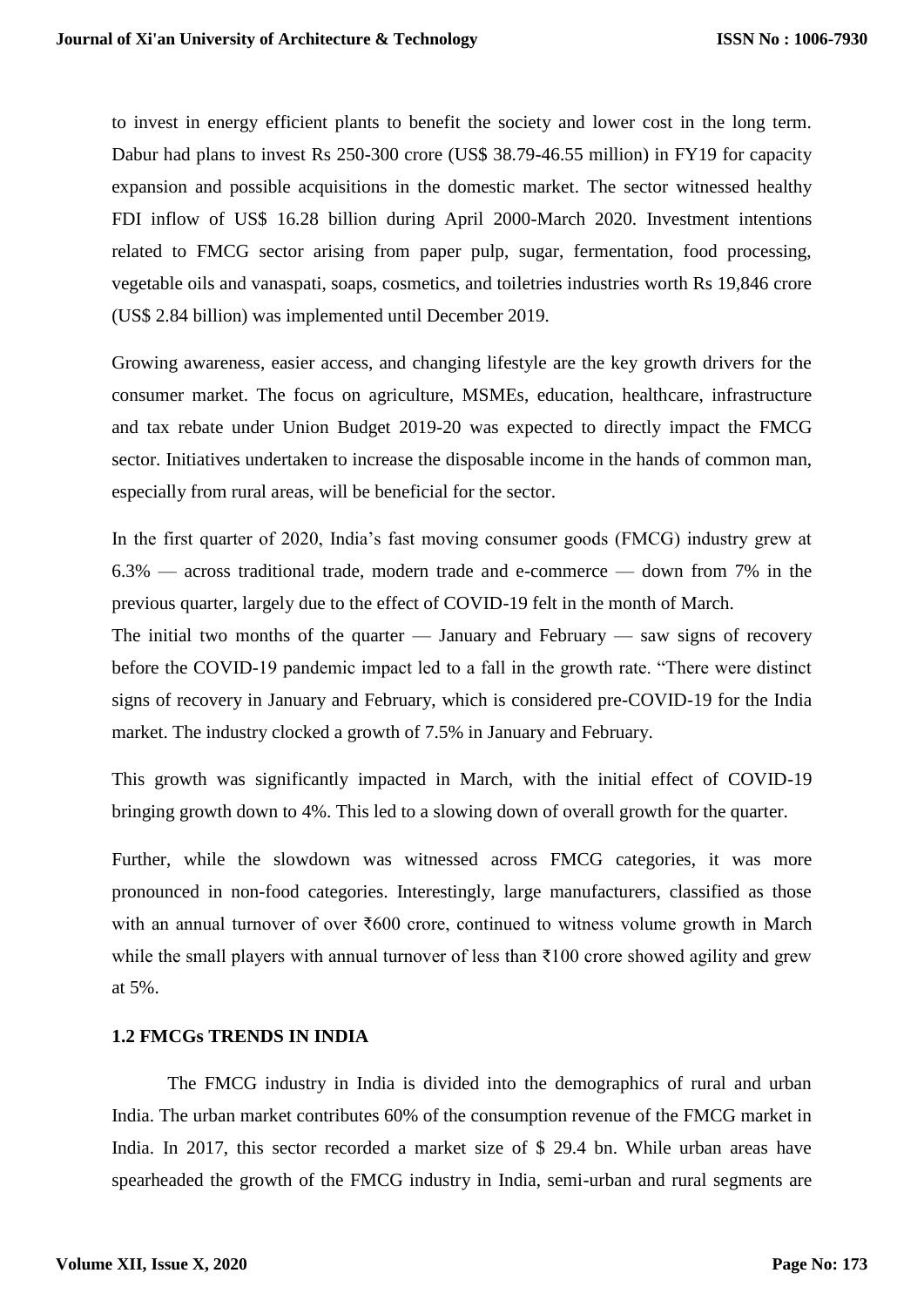growing at a rate that cannot be ignored. Semi-urban and rural segments contribute over 40% of the overall revenues of the FMCG sector in India. FMCG companies in India have witnessed higher growth in rural areas compared to urban ones. And with 12.2% of the world's population living in the villages of India, the Indian rural FMCG market cannot be ignored by investors. Dabur, one of the top FMCG companies in India, generates over 45% of its domestic revenue through the sale of packaged consumer goods in rural India. Hindustan Unilever, another name that has consistently dominated the list of top FMCG companies in India, earns over 35% of its revenue from rural areas. Rural India accounts for more than 40% of consumption in major FMCG categories such as personal care, fabric care, and hot beverages. In urban areas, home and personal care category- including skin care, household care, and feminine hygiene- will continue to grow at attractive rates. Within the foods segment, it is estimated that processed foods, bakery, and dairy are long-term growth categories in both rural and urban areas.

#### **1.3 IMPORTANCE OF FMCG**

Fast Moving Customer Goods play an essential role in the economy of every country. The basic characteristic of the companies operating in the sphere of FMCG is a significant goods turnover, a large number of assortment and a medium cost of goods sold percentage. One of these characteristics is the intensive struggle for a market share among the FMCG manufacturers. This is the reason the rate of introduction of innovation is growing but at the same time the "life-cycle" of the products becomes shorter. In order to understand the process of FMCG implementation it is necessary to analyze the leading FMCG giants in current scenario.

#### **1.4 SWOT ANALYSIS OF FMCG SECTOR**

#### **Strengths:**

• Low operational costs- Low cost of production owing to labour-intensive techniques of production.

• Presence of established distribution networks - Intense network of distribution in extending to rural areas.

• Presence of well-known and strong brands in FMCG sector- Innovative brand promotion strategies that help to create a larger market share.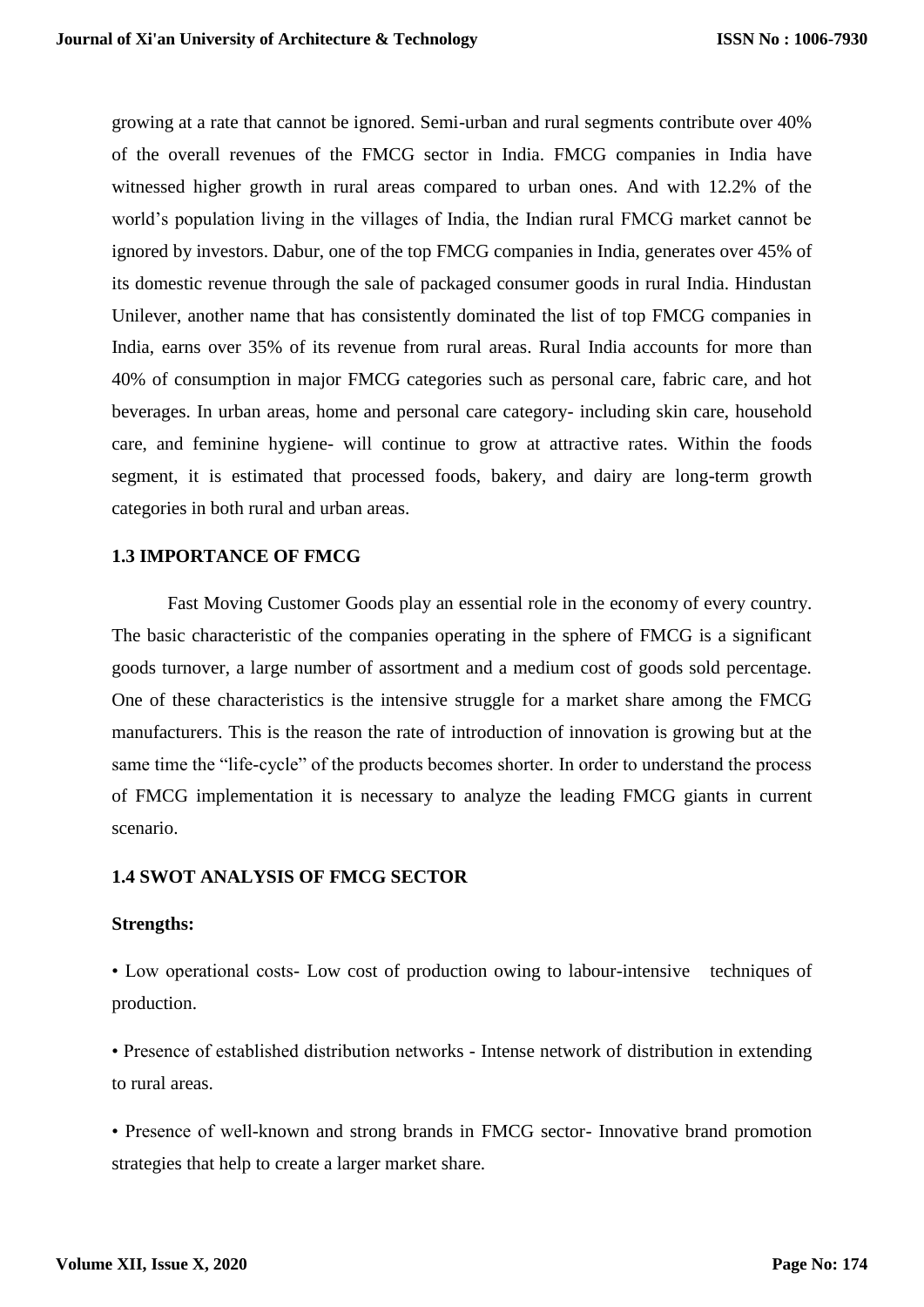## **Weaknesses:**

• FMCG companies do not invest much in technology - Small-scale sector reservations limit ability to invest in technology and hence fail to enjoy lower costs in long-run or economies of scale.

• Low exports levels- Inflationary pressures hit the production costs.

• Several "me-too'' products -:"Me-too" products, which illegally mimic the labels of the established brands. These products narrow the scope of FMCG products in rural and semiurban market (Imitated products in market hurt the brands).

## **Opportunities:**

• Indian market-Untapped or Unexplored rural market

• Rising income levels- increase in purchasing power or disposable income of consumers which will result in faster revenue growth.

• Large and expending domestic market- a population of over one billion.

• High consumer goods spending- Changing tastes and preferences of consumers- preference to packaged goods.

#### **Threats:**

• Imports restrictions-Removal of import restrictions resulting in replacing of domestic Brands.

• Demand

• Tax Structure-Tax and regulatory structure

# **1.5 THE STATEMENT OF PROBLEMS IN FMCG**

Lack of roads and transportation facilities create difficulties in entering into shops and markets due to covid19 pandemic period. Transportations are the nerve centre for any business enterprise. But unfortunately, most of the city and roads parlayed in the absence of proper working of this nerve centre. This problems is more deeply felt by the urban marketing systems, as it mostly deals in agro based product like Milk, fruits, vegetables, fish, poultry and dairy products which gets spoiled if nor transported efficiency and quickly.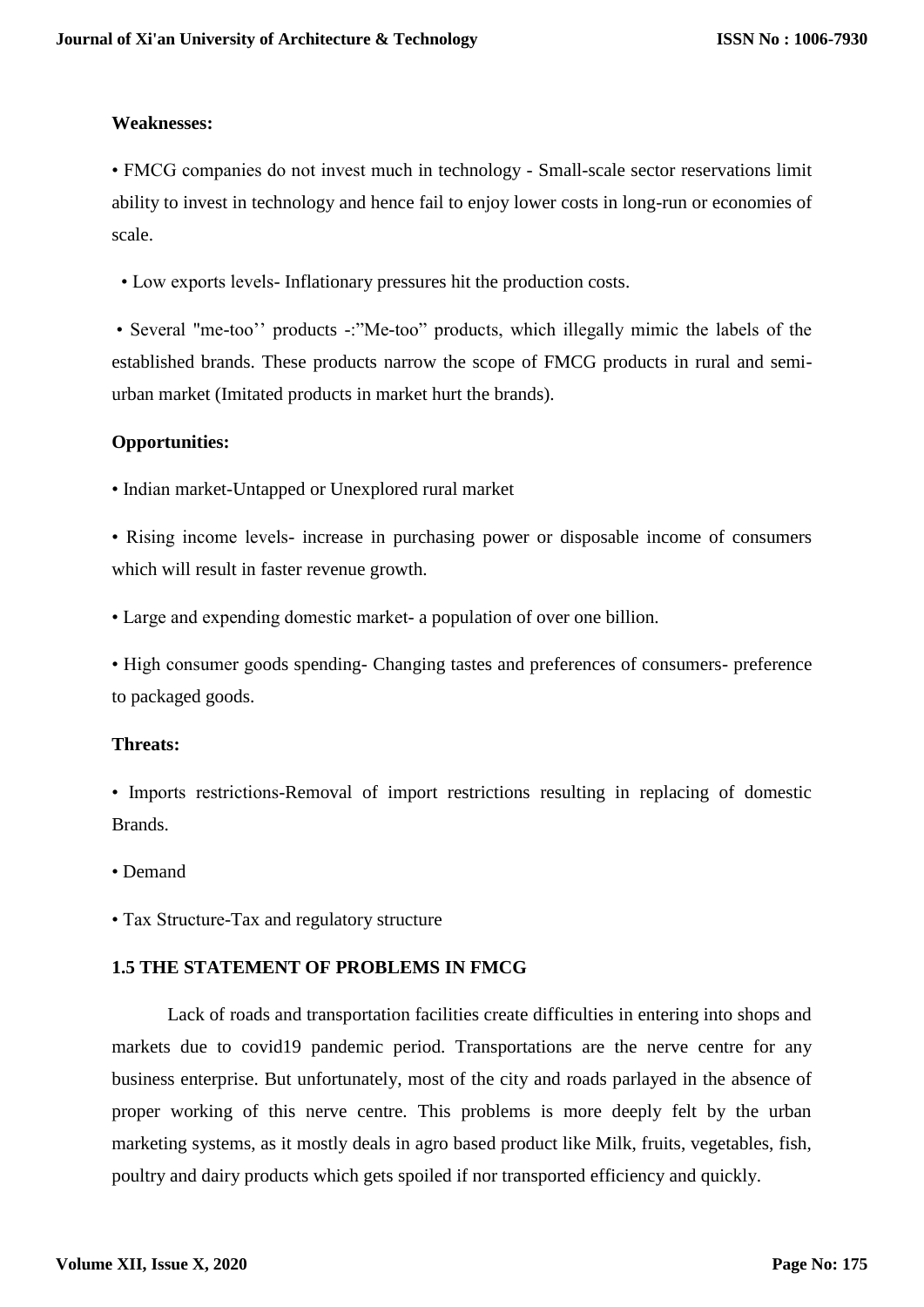As a far as packaging concerned, as a general rule, small size packages as more popular in consumer buying behavior. At present all essential product are not available in the all shops and markets due to covid19 lockdown period. Therefore, the lower income group consumers are not able to purchases large package the entail lot of expenditure.

#### **1.5.1 UNPREDICLABLE BRAND SUCCESS:**

The next challenge in Indian market in Covid19 period is that the success of brand in this market is highly unpredictable. Hence, many brands that failed miserable in Indian Market. Therefore, markets should understand the social dynamics and attitude variations which in each sector of rural and urban market of this study area.

## **2. REVIEW OF LITERATURE**

**Kaushik Mukerjee(2007)** through his article explains the potential and issues of the rural market. This descriptive study was done with Kevin Keller's customer based brand equity pyramid and sub dimension of brand building blocks. Although FMCG sector in India accounts for more than Rs one crore business in India the growth of the FMCG sector is hindered in the rural areas due to poor infrastructure like roads, cold storages etc. The strategies adopted by Hindustan Lever Ltd in the rural markets comprised of penetrative pricing, direct marketing programs and other social awareness programs. Coco Cola followed the principle of availability, affordability and acceptability. The study concluded that the potential of the rural markets can be realised provided the marketer is willing to use suitable strategies for reaching the rural customers to ensure proper need satisfaction, feelings and judgments and generating suitable resonance among the consumers.

**Shanal Jain et al (2010)** on Godrej which attempted a brand makeover by launching a new logo and repositioning its master brand. The FMCG business contributed 1/3 of the group's revenues. The group invested in brand building to create a strong Godrej brand franchise through strategies for product and brand development, retail channel strategy, communication and talent management. They also charged royalty from some of the businesses that used the master brand. Godrej works with a new challenge "Consumers decide on the basis of what brands deliver today not on what they delivered to their parents".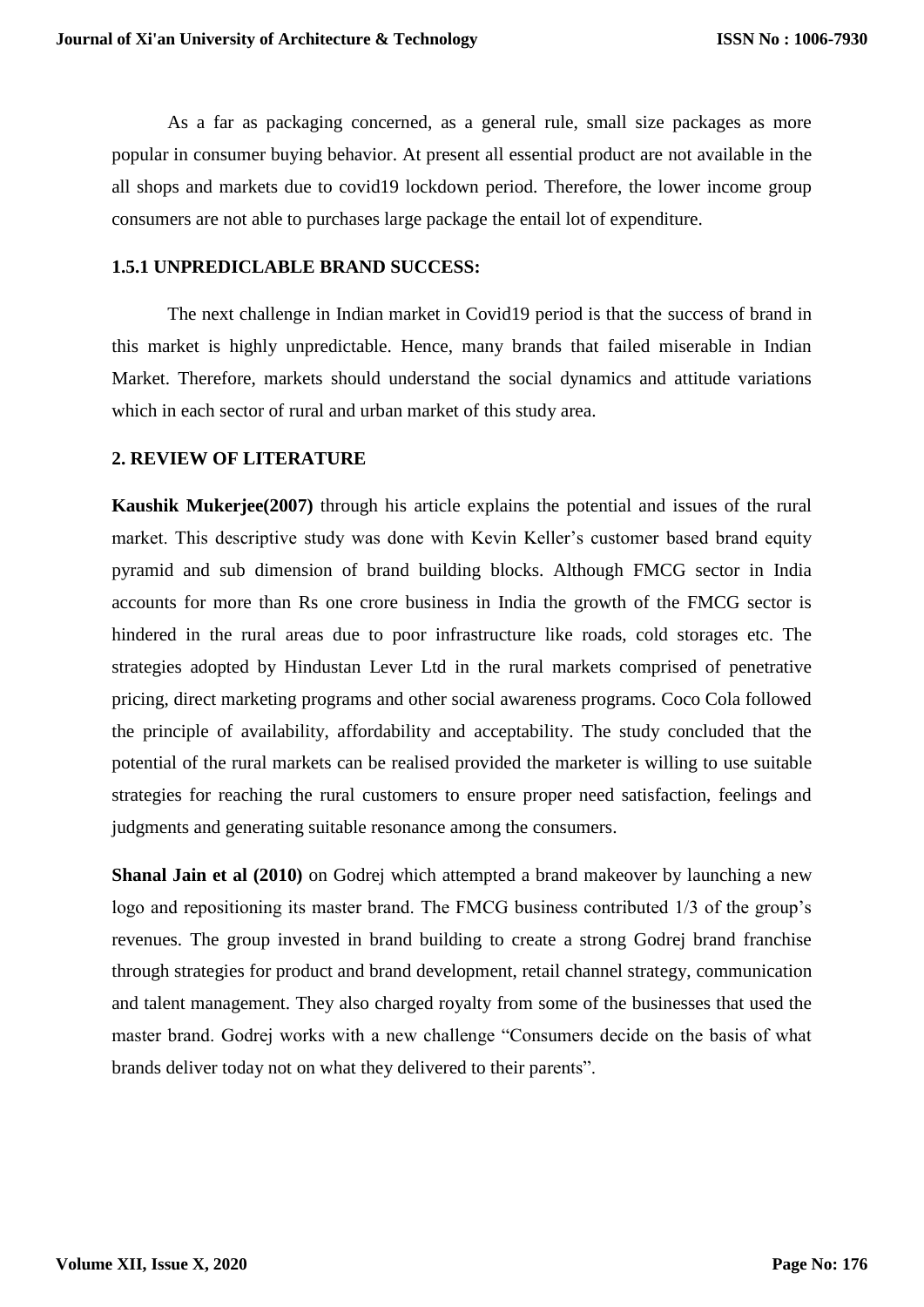# **3. OBJECTIVES OF STUDY**

- 1. To study the socio economic profile of consumers in FMCGs.
- 2. To find out problems FMCG due to covid19 pandemic period.
- 3. To identify factors influencing purchase decision of FMCG in socio-demographic of the study area

## **4.1 SIGNIFICANCE OF THE STUDY**

There is a highlighted need to understand fast moving consumer goods in Chennai city. The business depends on consumer ability to buy a product is due to covid19 period consumers from the buy of FMCG's goods.

#### **4.2 SAMPLING DESIGN**

For the present study around 200 respondents have been chosen in Chennai city by using Convenience Sampling Techniques. The questionnaire was prepared and collected in person from all the respondents. The data information collected has been edited for reliability and consistency and has been presented in a master table for analysis. Periods of study from March 2020 to July 2020.

## **4.3 TOOLS FOR ANALYSIS**

In this study the raw data collected has been edited, classified and tabulated for analysis. The following were some of the tools used such as percentage analysis, and Analysis of Variance (ANOVA)

# **4.4 HYPOTHESIS OF THE STUDY**

"There is no significant relationship between factors influencing purchase decision of FMCG products and size of the family of customers".

"There is no significant relationship between factors influencing purchase decision of FMCG products and educational background of the customers".

#### **5. ANALYSIS AND INTERPRETATION**

#### **Gender of the Consumer**

Gender is a helpful variable for FMCG for consumer because it seems to behavior of attitudes, options and prudential motives of the consumer. Gender is a significant factor to classify the behavior of the consumer. In general, most of the FMCG are males. Females are not much showing to the success of FMCG and their consequences. Table – 1.1 shows the allocation of male and female of consumer behavior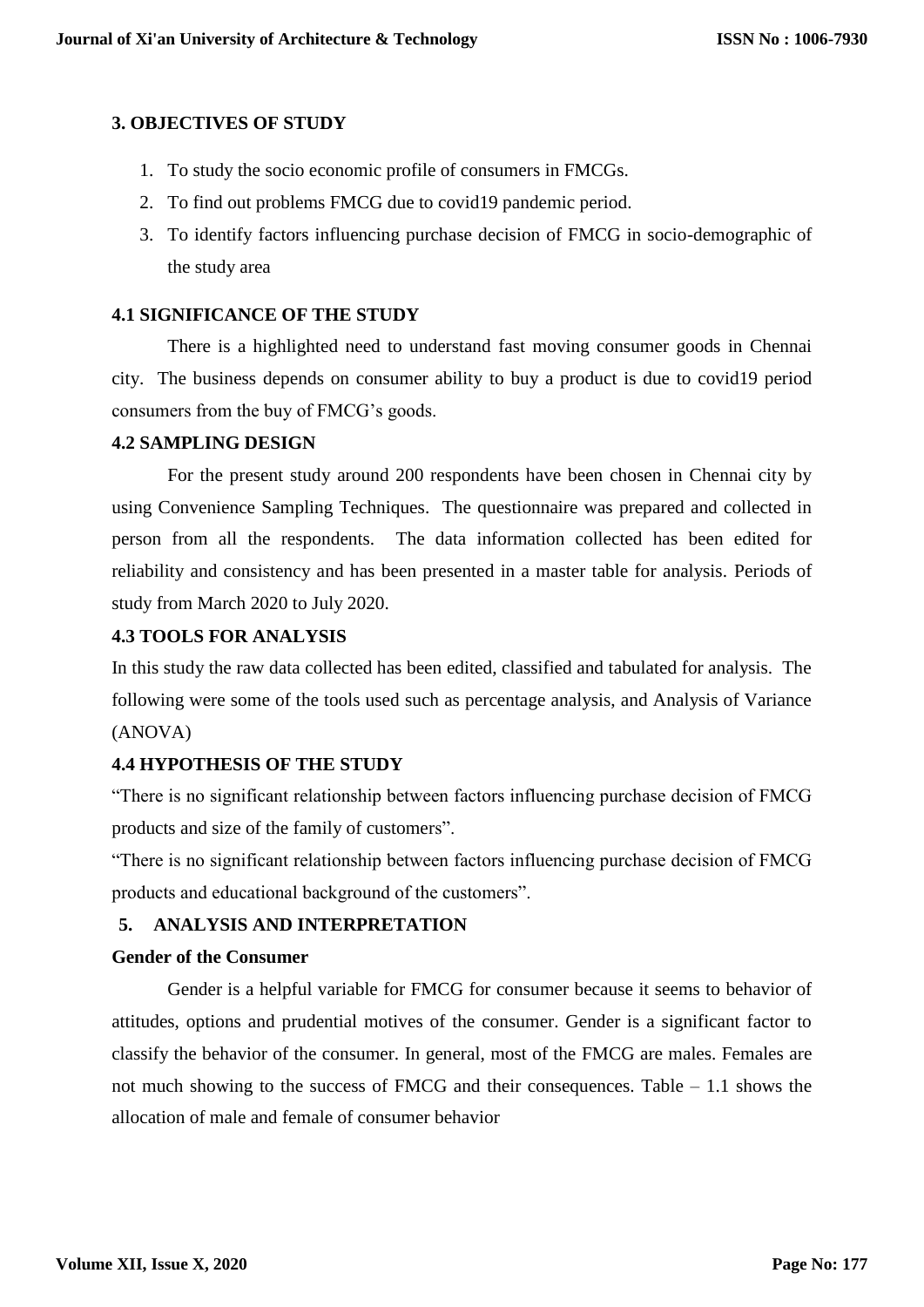|        | Frequency | Percent | <b>Cumulative Percent</b> |
|--------|-----------|---------|---------------------------|
| Male   | 110       | 68.3    | 68.3                      |
| Female | 90        | 31.7    | 100.0                     |
| Total  |           |         |                           |

**Table 1.1 Gender of the consumer**

**Source: Primary Data** 

From the above table, it is clear that 68.3% of the consumers are males and 31.7% are females. This profoundly reveals that males are more enthusiastic than females in FMCGs.

## **Education of the Consumer**

Education absolutely expresses the values of consumer behavior, creates attitudinal changes between consumers, more mostly, it reflects a lifestyle with many FMCGs options for the consumer. Education is a powerful condition for the consumer behavior analysis about the pros and cons of FMCGs. Table - 1.2 presents education wise distribution of the consumer behavior.

| <b>Table - 1.2</b> |  |
|--------------------|--|
|                    |  |

**Education of the Consumer**

| Education          | Frequency | Percent | Cumulative |
|--------------------|-----------|---------|------------|
|                    |           |         | Percent    |
| School level       | 32        | 15.2    | 15.2       |
| UG level           | 62        | 31.5    | 46.7       |
| <b>PG</b> level    | 48        | 24.3    | 71.0       |
| Professional level | 39        | 19.2    | 90.2       |
| Others             | 19        | 9.8     | 100.0      |
| Total              | 200       | 100.0   |            |

 **Sources: primary data**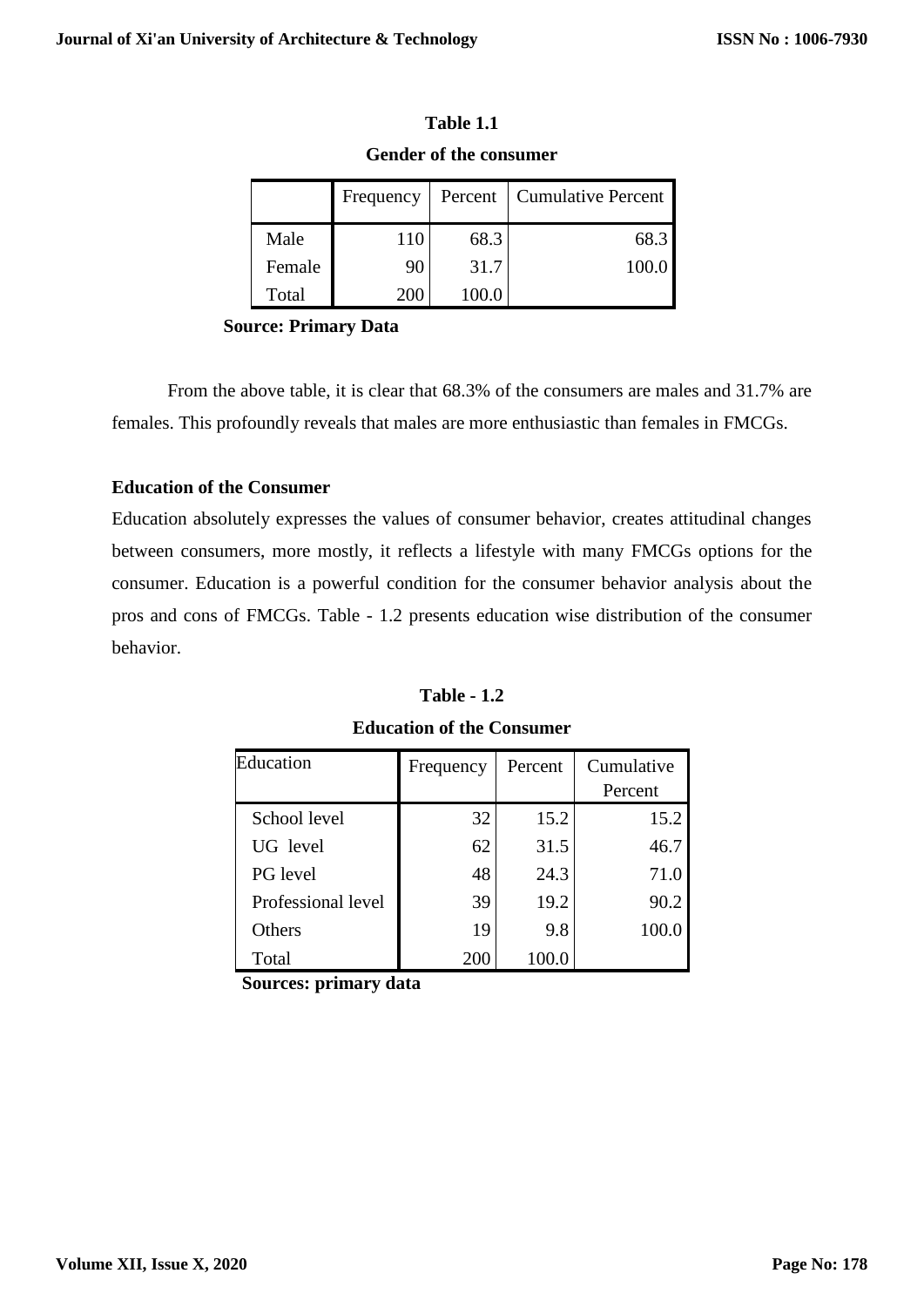

It is found that most of the consumers have a good education background. 31.5% of the consumer is graduates, 24.3% are post graduates and 19.2 % are professionals. Remaining of consumer 9.8% are others. This shows that the educated consumer are able to analyze the compensation and disadvantages of FMCGs and they also compromise that they are able to get clear information through television and magazines concerning FMCGs in Chennai

#### **Occupation of the Consumer**

Many of the consumer behavior have set up that occupational category can also be used to differentiate the consumer behavior pattern. Occupation of the consumer paves the approach and also induces of the Fast moving consumer goods. Table - 1.3 depicts the occupation of consumer behavior surveyed, amongst five groups according to their occupation.

| Occupation of the Consumer |           |         |                  |                       |  |  |
|----------------------------|-----------|---------|------------------|-----------------------|--|--|
|                            | Frequency | Percent | Valid<br>Percent | Cumulative<br>Percent |  |  |
| Self employed              | 33        | 16.8    | 16.8             | 16.8                  |  |  |
| <b>Government Employee</b> | 69        | 34.3    | 34.3             | 51.2                  |  |  |
| <b>Private Employee</b>    | 69        | 34.3    | 34.3             | 85.5                  |  |  |
| Retired                    | 29        | 14.5    | 14.5             | 100.0                 |  |  |
| Total                      | 200       | 100.0   | 100.0            |                       |  |  |

**Table – 1.3 Occupation of the Consumer**

Source: Primary data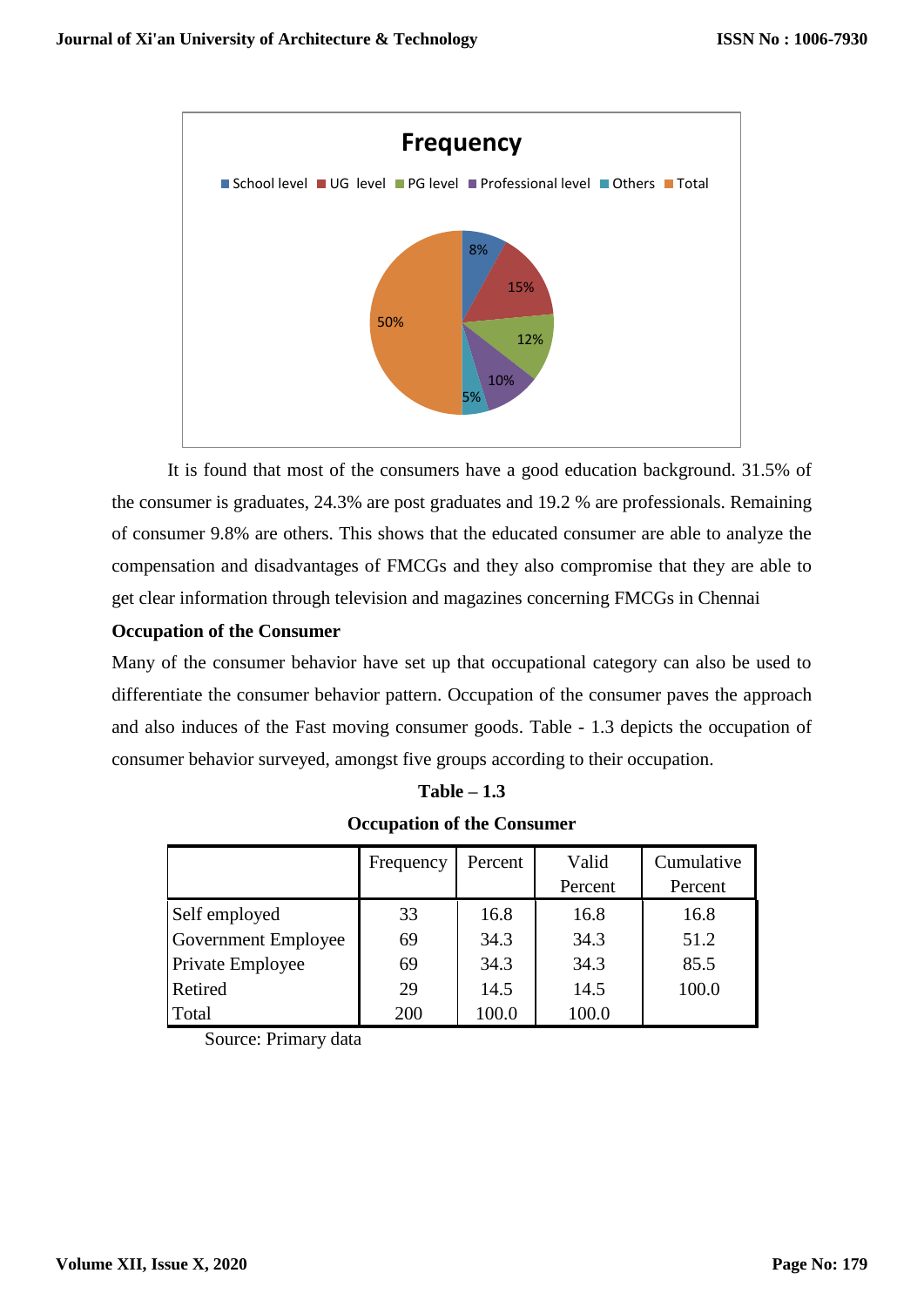

#### **Occupation of the Consumer**

In this table, it is acknowledged that most of the consumers are functioning in private concerns or operation their own business, that is 34.3% and 16.8% of consumer are in self employment. The Government employees 34.3% are passionate more in consumer behavior and retired people are 14.5% also show the least attention in Fast moving consumer goods.

#### **Nature of Family of the Consumer**

Nature of family is an important factor affecting the regular consumer behavior. Family nature is considered as one of the burdens affecting the behavior of consumer. Family members of consumer are classified into two groups as shown in the table 1.4 From the above table, it is clear that the consumers in the joint family are not much enthusiastic in Fast moving consumer goods.

| <b>Nature of the family</b>                       |     |       |       |  |  |  |  |
|---------------------------------------------------|-----|-------|-------|--|--|--|--|
| <b>Cumulative Percent</b><br>Percent<br>Frequency |     |       |       |  |  |  |  |
| Below 3                                           | 59  | 29.3  | 29.3  |  |  |  |  |
| $3 - 5$                                           | 104 | 52.3  | 81.7  |  |  |  |  |
| Above 5                                           | 37  | 18.3  | 100.0 |  |  |  |  |
| Total                                             | 200 | 100.0 |       |  |  |  |  |

 **Table - 1.4**

Sources: Primary data

From the above table, it is clear that the nature of family divided into three, 29.3% of consumer in the below 3 members; 52.3% of consumer 3- 5 members and left of consumer 18.3% of above 5 members.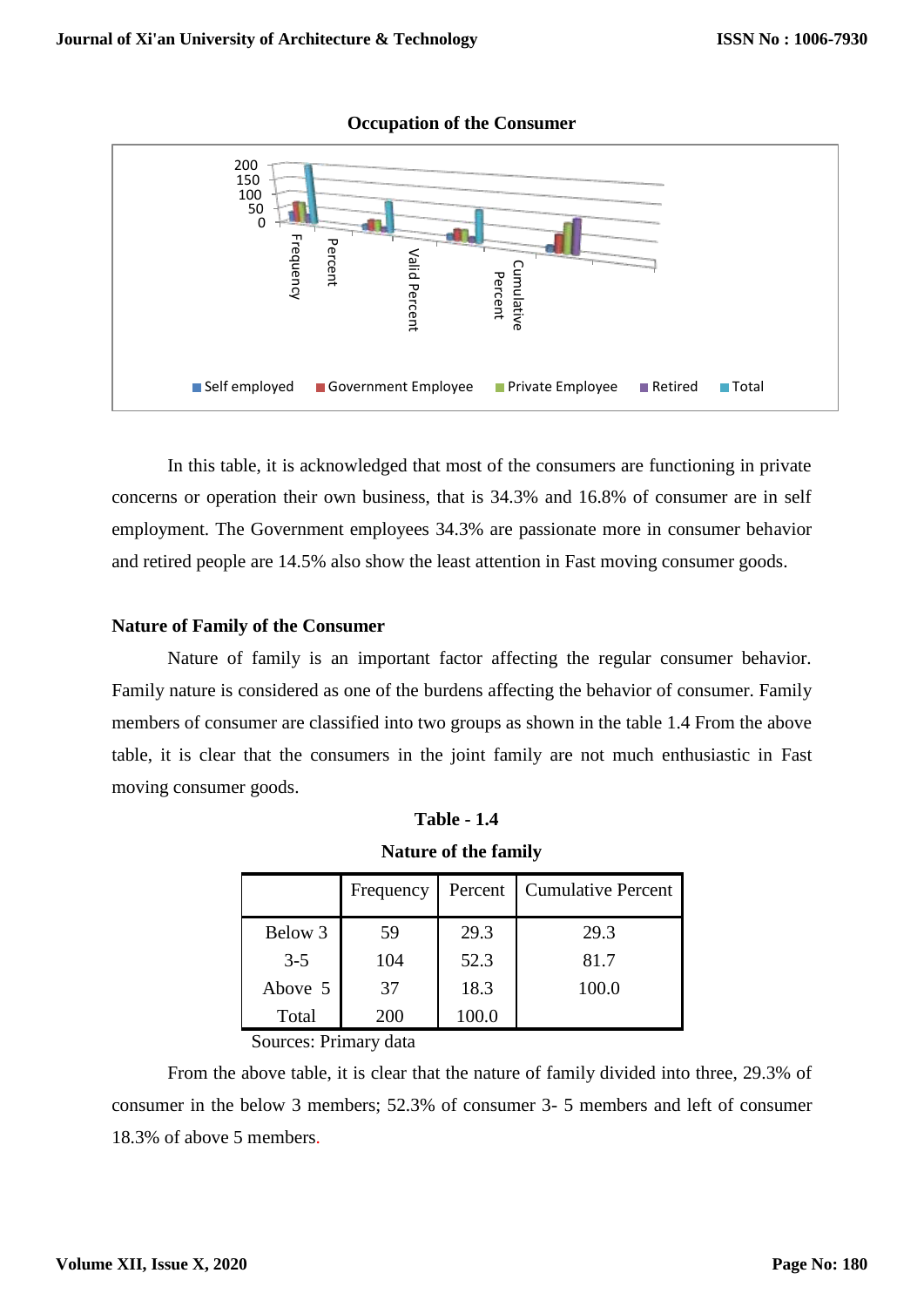#### **House Ownership of the Consumer**

Own house and rented house consumer behave in a different manner during their investment proceedings. Rented house exploits their income and hampers them from investment.

|                       | Frequency | Percent | Cumulative |  |  |  |
|-----------------------|-----------|---------|------------|--|--|--|
|                       |           |         | Percent    |  |  |  |
| Yes                   | 103       | 56.8    | 56.8       |  |  |  |
| No                    | 97        | 43.2    | 100.0      |  |  |  |
| Total                 | 200       | 100.0   |            |  |  |  |
| Sources: Primary data |           |         |            |  |  |  |



103 97 100 200 100 **T** Yes No Total



It is inferred from the table that most of the consumer have their own house. It is also found that 56.8% of the consumers have their own houses and 43.2% are in rented house.

# **ANOVA**

# **Table – 1.6**

# **Association Between Demands Versus FMCGs Product**

|                          |                |            | Sum of         | df  | <b>Mean</b>   | F    | Sig. |
|--------------------------|----------------|------------|----------------|-----|---------------|------|------|
|                          |                |            | <b>Squares</b> |     | <b>Square</b> |      |      |
|                          | (Combined)     |            | 1.976          | 4   | .494          | .312 | .870 |
| <b>Between</b><br>Groups | Linear<br>Term | Unweighted | .925           |     | .925          | .584 | .445 |
|                          |                | Weighted   | .463           |     | .463          | .293 | .589 |
|                          |                | Deviation  | 1.512          | 3   | .504          | .319 | .812 |
| Within Groups            |                |            | 340.183        | 199 | 1.582         |      |      |
| Total                    |                |            | 342.159        | 200 |               |      |      |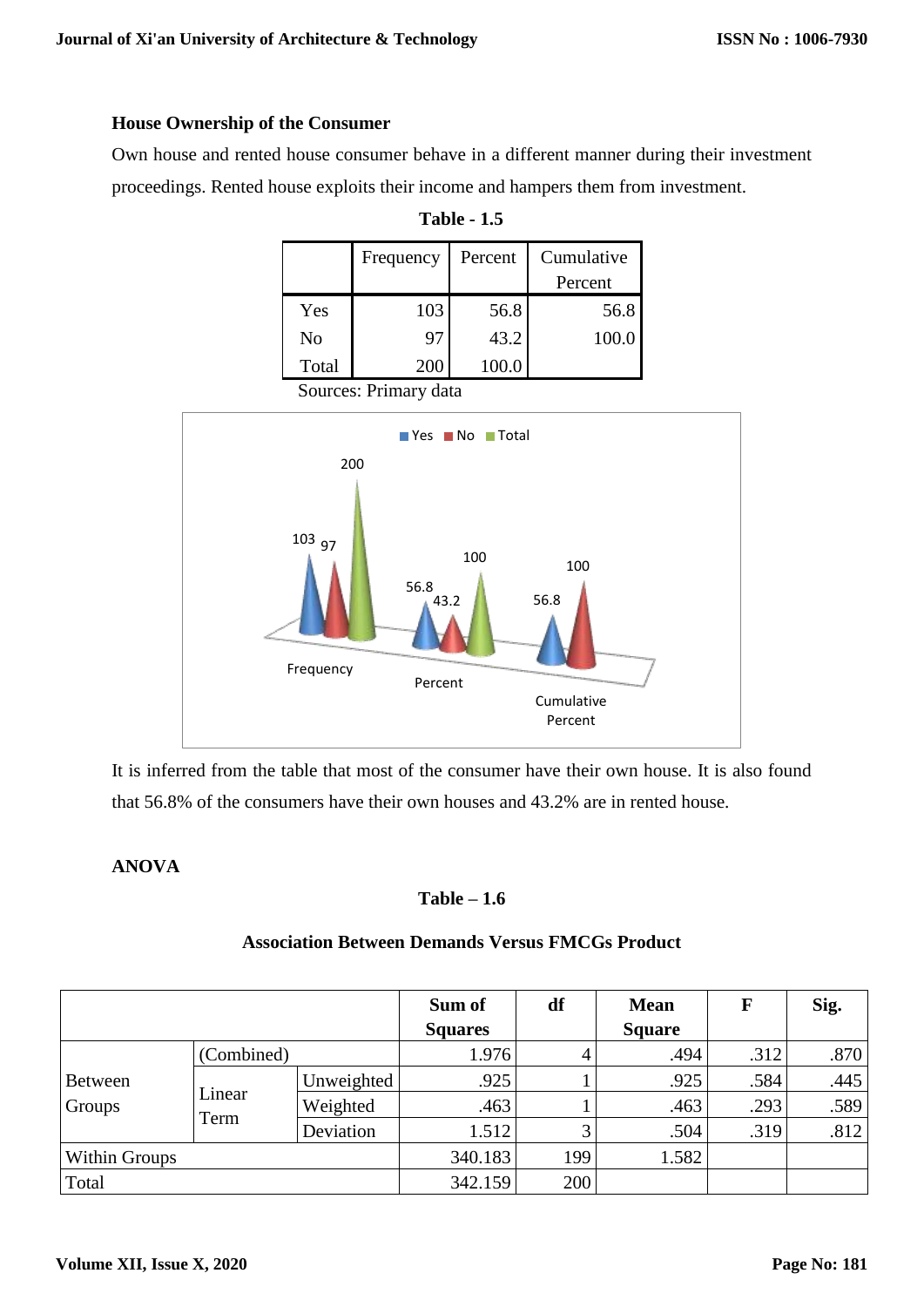The above the table shows that table less than calculating value. So Null hypothesis rejected, the Alternative hypothesis is accepted. There is a significant relationship between Demand and FMCGs.

# **Chi-Square Test**

## **Table – 1.7**

|        |        | Taste |          |         |          |          | Total |
|--------|--------|-------|----------|---------|----------|----------|-------|
|        |        | Agree | Strongly | Neutral | DisAgree | Strongly |       |
|        |        |       | Agree    |         |          | Disagree |       |
|        | Male   | 31    | 20       | 24      | 24       | 14       | 113   |
| Gender | Female | 27    | 16       |         | 17       | 19       | 87    |
| Total  |        | 58    | 36       | 32      | 41       | 33       | 200   |

#### **According Classification of Gender and Taste**

| <b>Chi-Square Tests</b>         |                 |    |             |  |  |  |
|---------------------------------|-----------------|----|-------------|--|--|--|
|                                 | Value           | df | Asymp. Sig. |  |  |  |
|                                 |                 |    | $(2-sided)$ |  |  |  |
| Pearson Chi-Square              | $7.596^{\rm a}$ |    | .108        |  |  |  |
| Likelihood Ratio                | 7.648           |    | .105        |  |  |  |
| Linear-by-Linear<br>Association | 2.115           |    | .146        |  |  |  |
| N of Valid Cases                |                 |    |             |  |  |  |

The above table indicates that table value is more than calculating the value. So Null hypothesis is accepted, an alternative hypothesis is rejected. There is no relationship between gender and of their age.

#### **6. CONCLUSION**

The consumers of FMCG products in Chennai city are very much attracted in the marketing of products like cosmetics, toiletries, health drinks, beverages and soft drinks. But due to pandemic period covid-19 disease affected by income factor to relate in consumer buying behavior pattern.

The various segments of the population an affected in different ways by different factor which is lack of transportation, unemployment, low lever buying behavior, low level of income in this period of March to July 2020. Problems facing by all type of people but